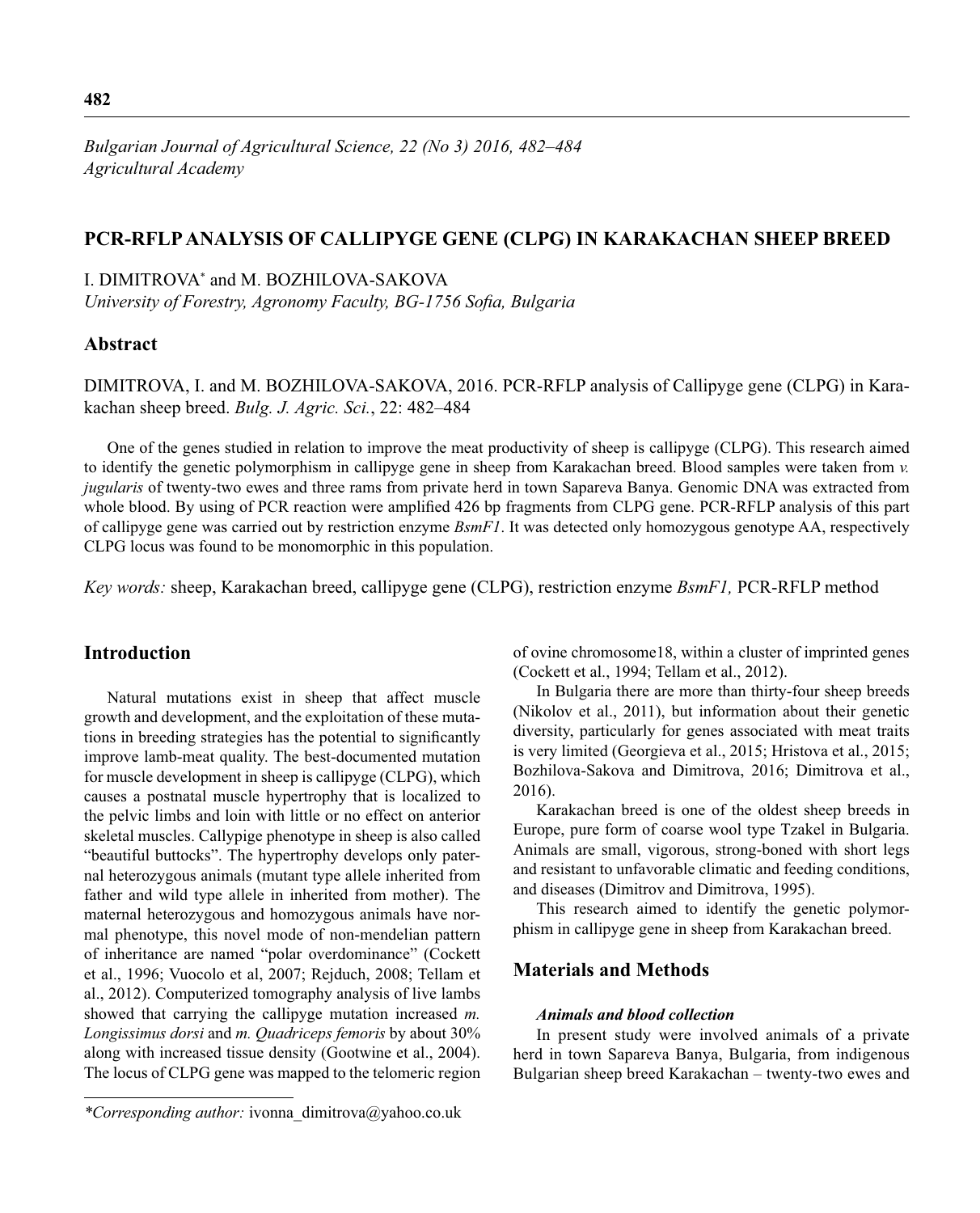three rams. Blood samples were collected from *v. jugularis* in 3 ml vacuum tubes containing EDTA as anticoagulant and transported to the laboratory. The investigation was carried out in the Laboratory of Genetics, the University of Forestry.

### *DNA extraction*

The blood samples were storage at  $-20^{\circ}$ C until DNA extraction. Genomic DNA was extracted from whole blood by manual commercial kit for DNA purification according to the manufacturer's instruction (QIAamp DNA Blood Mini Kit Qiagen). The DNA concentration of each sample was determined by spectrophotometer Biodrop. The quality of the obtained about 10–50 ng DNA was tested using gel monitoring on 1% agarose (Healthcare) gel prepared with TBE buffer (Thermo).

#### *PCR-RFLP analysis*

PCR amplifications were carried out in total volumes of 10 μl, containing 4 μl DNA template, 0.2 μl dd H2O, 0.4 μl of each primer (Bioneer) and 5 μl of 2×(1.5 mM MgCl2) Red Taq DNA Polymerase Master mix (VWR, Int., Belgium). For CLPG locus was used primer set suggested by Freking et al. (2002): forward primer: 5 ́-TGA AAA CGT GAA CCC AGA AGC-3 ́ and reverse primer: 5 ́-GTC CTA AAT AGG TCC TCT CG-3 ́. PCR reactions were accomplished by thermocycler QB-96 (Quanta Biotech) under the following conditions (Nanekarani et al., 2014): primary denaturation at 95°C for 4 min, followed by 35 cycles of denaturation at 94°C for 20 s, annealing at 58°C for 30 s, elongation at 72°C for 1 min. The reaction was completed by final extension at  $72^{\circ}$ C for 10 min and storage at 10°C forever.

The genotypes of all investigated animals were established using RFLP (restriction fragment length polymorphism) analysis. All PCR products were digested separately in 10 μl final volume, containing 6 μl PCR product,  $2.5$  μl ddH2O, 0.5 μl restriction enzyme *BsmF1* (New England BioLabs) and 1 μl enzyme buffer. The digestion reactions were carried out at 65°C for 1 h in thermo block. The fragment sizes was determined using GeneRuler™ Ladder, 50 bp (Thermo) supplied with 1 ml 6xDNA Loading dye on 2% agarose (Healthcare) gel and stained by 10000x RedGel TM Nucleic Acid Stain (Biotium). The obtained PCR products and restriction fragments were visualized under UV light.

### **Results and Discussion**

After PCR reaction of all twenty-five Karakachan animals were amplified 426 bp fragments from CLPG gene (Figure 1).

426 b PCR products of CLPG M

### Fig. 1. Amplified 426 bp fragments of CLPG gene in sheep

The *BsmF1* restriction enzyme digests the PCR products and two alleles were detected – wild allele A (with three fragments of 278 bp, 117 bp and 31 bp) and mutant allele G (with two fragments 395 bp, 31 bp). As a result three possible genotypes could be formed – genotype AA (three fragments  $-278$  bp, 117 bp and 31 bp), genotype AG (four fragments  $-$  395 bp, 278 bp, 117 bp, 31 bp) and genotype GG (two fragments – 395 bp, 31 bp), respectively (Gabor et al., 2009).

In present study was detected only homozygous genotype AA (Figure 2). Genotypes AG and genotype GG were not determined in animals from the studied herd of Karakachan sheep breed. CLPG locus was found to be monomorphic in this population.



**Fig. 2. Restriction fragments of CLPG gene in sheep from Karakachan breed digested with enzyme** *BsmF***1, observed on 2 % agarose gel**